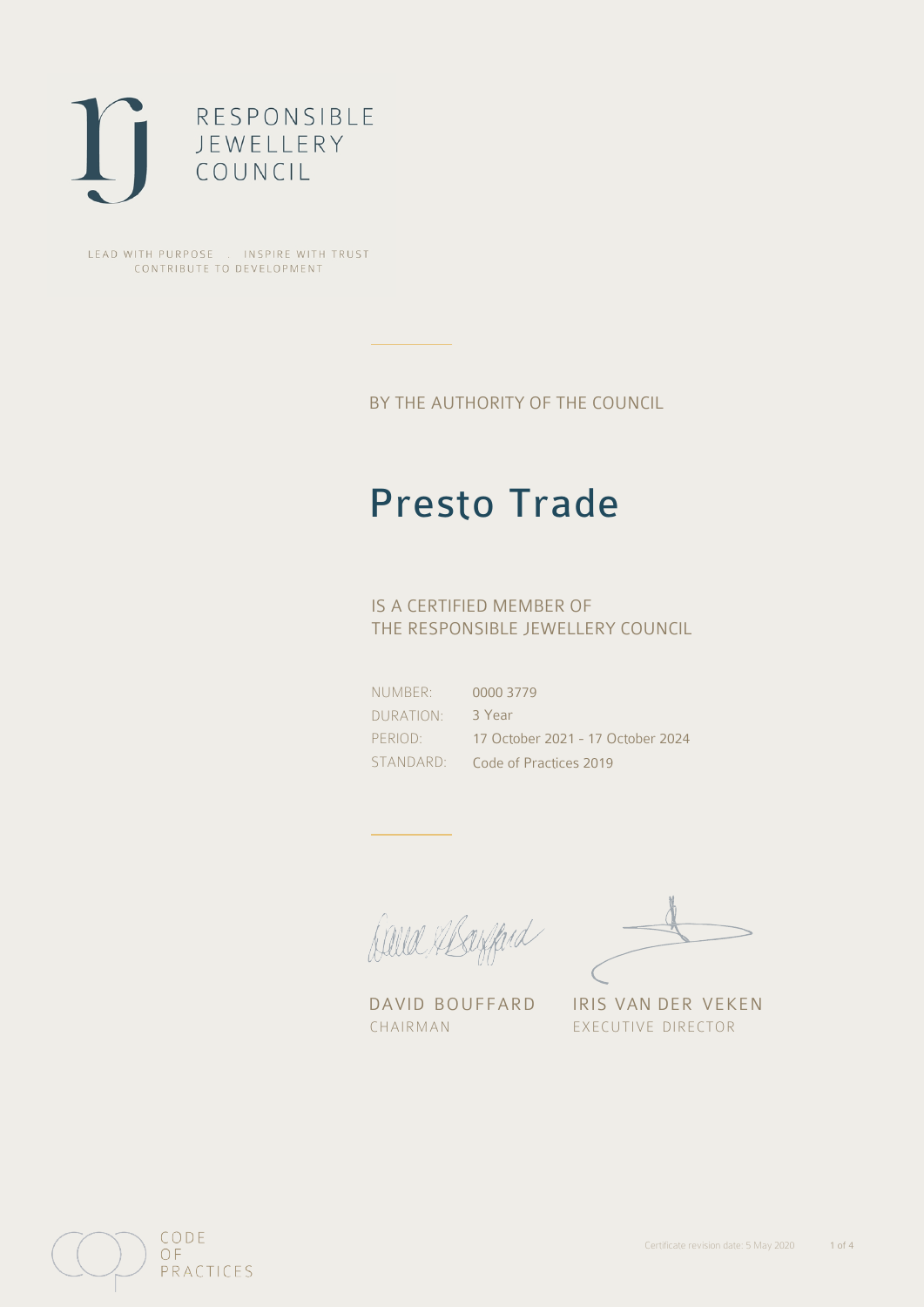

# **CERTIFICATION OVERVIEW**

| <b>MEMBERSHIP</b><br><b>FORUM</b>      | Diamonds and Coloured Gemstones Trader, Cutter and/or Polisher                                                                                                                                                                                                                                                                                                                                                                                                              |
|----------------------------------------|-----------------------------------------------------------------------------------------------------------------------------------------------------------------------------------------------------------------------------------------------------------------------------------------------------------------------------------------------------------------------------------------------------------------------------------------------------------------------------|
| <b>AUDIT</b><br><b>DATE</b>            | 10 September 2021                                                                                                                                                                                                                                                                                                                                                                                                                                                           |
| <b>AUDIT</b><br><b>TYPE</b>            | Re-certification                                                                                                                                                                                                                                                                                                                                                                                                                                                            |
| APPLICABLE<br>STANDARD                 | Code of Practices 2019                                                                                                                                                                                                                                                                                                                                                                                                                                                      |
| <b>ACCREDITED</b><br><b>AUDIT FIRM</b> | <b>BSI</b> Group                                                                                                                                                                                                                                                                                                                                                                                                                                                            |
| APPLICABLE<br><b>PROVISIONS</b>        | 1. General requirements: 1-4, except 3.2<br>Responsible supply chains, human rights and due<br>2.<br>diligence: 5-14, except 7.1a, 7.3, 8, 9, 11.3, 13.2-4, 14.3<br>3. Labour rights and working conditions: 15-22, except 19.3,<br>21.3<br>4. Health, Safety and Environment: 23-27, except 23.6, 23.10, 25.1,<br>27.4<br>5. Gold, Silver, PGM, diamond and coloured gemstone<br>products: 28-30, except 28.2a-g,i,j, 29.2, 30<br>Responsible mining: Not applicable<br>6. |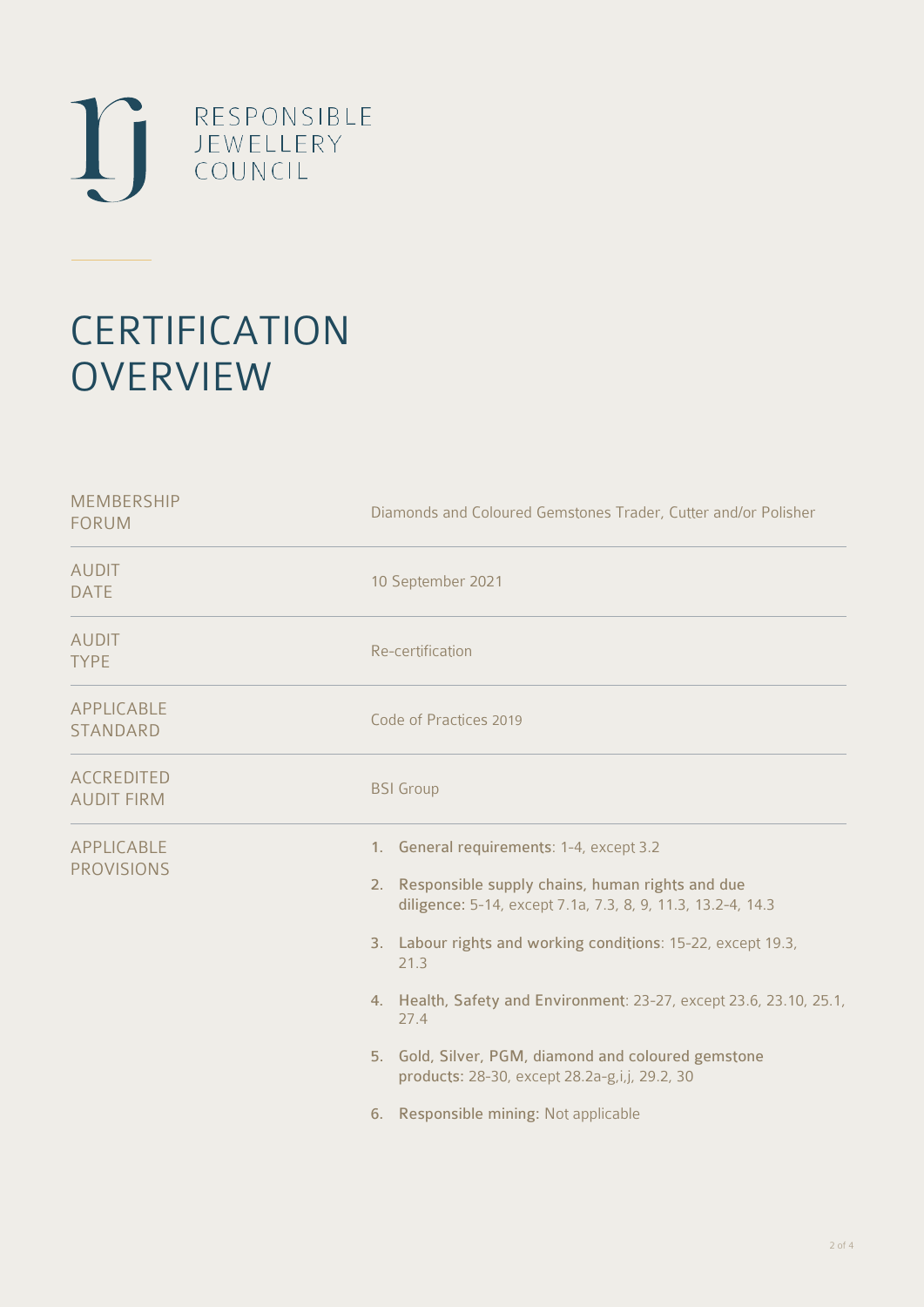| PROVENANCE                                 |                                                                                                                                                                                                                                                                     |
|--------------------------------------------|---------------------------------------------------------------------------------------------------------------------------------------------------------------------------------------------------------------------------------------------------------------------|
| <b>CLAIMS</b>                              | To the Best of our knowledge and/or written assurance from our<br>suppliers, Presto Trade, states that diamonds have not originated from<br>the MBADA and Marange resources of Zimbabwe. The diamonds<br>herein invoiced are not sourced from artisanal mines.      |
| <b>AUDITOR STATEMENT OF</b><br>CONFORMANCE | Based on the scope and findings of the certification audit, the member<br>has demonstrated a conformance level consistent with a:                                                                                                                                   |
|                                            | 3 Year Certification                                                                                                                                                                                                                                                |
| <b>NEXT AUDIT TYPE</b>                     | MID-TERM REVIEW (within 12-24 months):                                                                                                                                                                                                                              |
|                                            | A. Mid-term review NOT required due to:                                                                                                                                                                                                                             |
|                                            | No anticipated changes to the certification scope during the<br>certification period                                                                                                                                                                                |
|                                            | 3 or less minor non-conformances with critical provisions or in<br>general identified by the audit (not covered by parallel audits<br>for schemes identified as equivalent to RJC's) for an individual<br>member in the mining sector or a non-mining sector member |
|                                            | <25 full time equivalent personnel                                                                                                                                                                                                                                  |
|                                            | Low risk of non-conformances due to management controls                                                                                                                                                                                                             |
|                                            | Existence of parallel audits for schemes recognised by RJC                                                                                                                                                                                                          |
|                                            | Strong internal controls ensuring effective review and closure<br>of corrective actions for non-conformances                                                                                                                                                        |
|                                            |                                                                                                                                                                                                                                                                     |
|                                            | B. Mid-term review (desktop only) required due to:                                                                                                                                                                                                                  |
|                                            | No impact on conformance levels from any changes to the<br>certification scope                                                                                                                                                                                      |
|                                            | 5 or less minor non-conformances with critical provisions or in<br>general identified by the audit (not covered by parallel audits<br>for schemes identified as equivalent to RJC's) for an individual<br>member in the mining sector or a non-mining sector member |
|                                            | Possibility of remote verification of actions                                                                                                                                                                                                                       |
|                                            | No risk to critical provisions                                                                                                                                                                                                                                      |